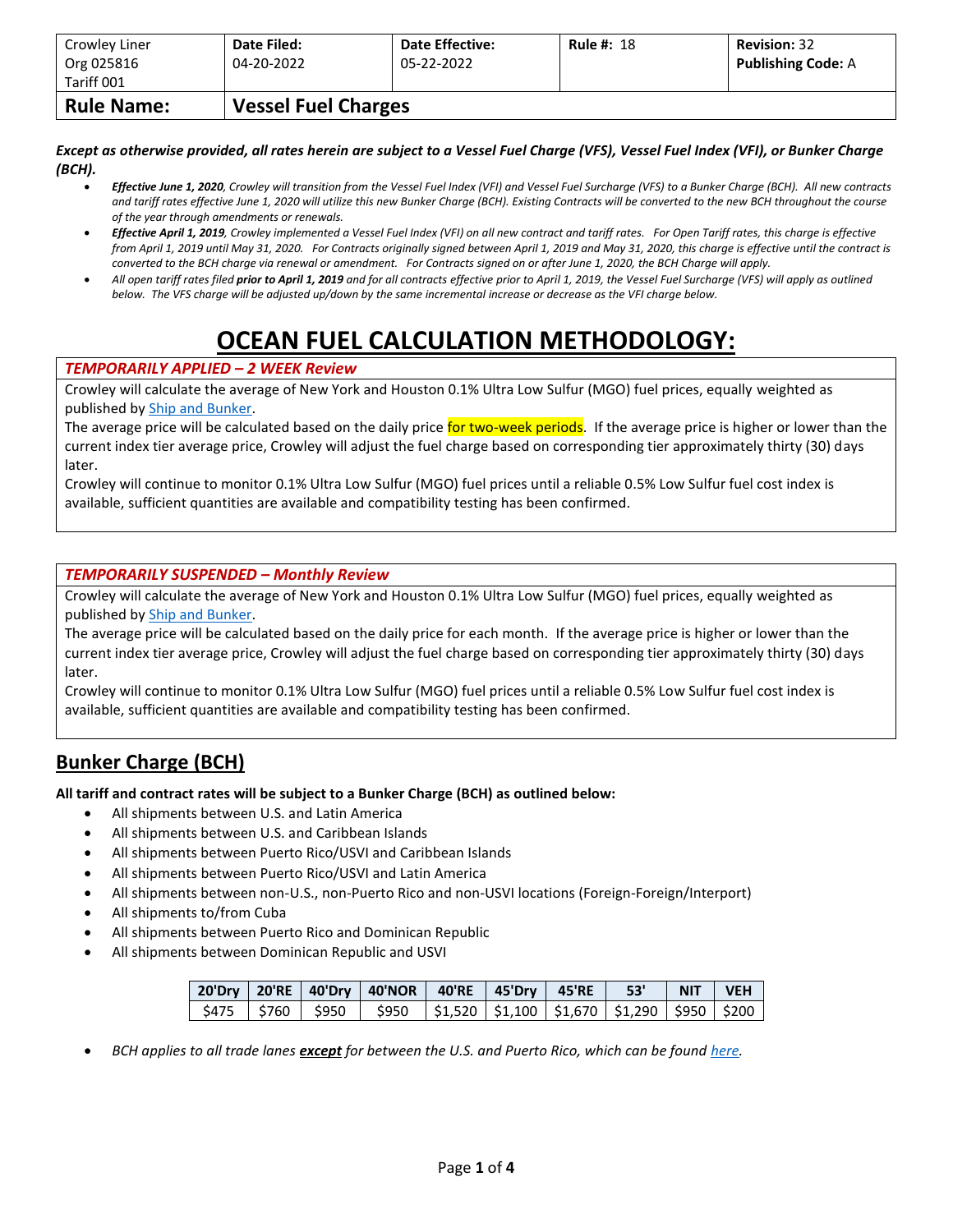| Crowley Liner<br>Org 025816 | Date Filed:<br>04-20-2022  | <b>Date Effective:</b><br>05-22-2022 | <b>Rule #: 18</b> | <b>Revision: 32</b><br><b>Publishing Code: A</b> |
|-----------------------------|----------------------------|--------------------------------------|-------------------|--------------------------------------------------|
| Tariff 001                  |                            |                                      |                   |                                                  |
| <b>Rule Name:</b>           | <b>Vessel Fuel Charges</b> |                                      |                   |                                                  |

|              | <b>Price Range - Per Metric Ton</b> | <b>BUNKER CHARGE TABLE</b> |               |                 |                |               |                |               |         |            |                 |  |
|--------------|-------------------------------------|----------------------------|---------------|-----------------|----------------|---------------|----------------|---------------|---------|------------|-----------------|--|
| <b>Start</b> | End                                 | 20'                        | <b>20' RE</b> | 40 <sup>'</sup> | <b>40' NOR</b> | <b>40' RE</b> | 45'            | <b>45' RE</b> | 53'     | <b>NIT</b> | <b>Vehicles</b> |  |
| \$0          | \$499                               | \$100                      | \$160         | \$200           | \$200          | \$320         | \$230          | \$350         | \$270   | \$200      | \$50            |  |
| \$500        | \$549                               | \$125                      | \$200         | \$250           | \$250          | \$400         | \$288          | \$438         | \$338   | \$250      | \$60            |  |
| \$550        | \$599                               | \$150                      | \$240         | \$300           | \$300          | \$480         | \$346<br>\$526 |               | \$406   | \$300      | \$70            |  |
| \$600        | \$649                               | \$175                      | \$280         | \$350           | \$350          | \$560         | \$404          | \$614         | \$474   | \$350      | \$80            |  |
| \$650        | \$699                               | \$200                      | \$320         | \$400           | \$400          | \$640         | \$462          | \$702         | \$542   | \$400      | \$90            |  |
| \$700        | \$749                               | \$225                      | \$360         | \$450           | \$450          | \$720         | \$520          | \$790         | \$610   | \$450      | \$100           |  |
| \$750        | \$799                               | \$250                      | \$400         | \$500           | \$500          | \$800         | \$578          | \$878         | \$678   | \$500      | \$110           |  |
| \$800        | \$849                               | \$275                      | \$440         | \$550           | \$550          | \$880         | \$636          | \$966         | \$746   | \$550      | \$120           |  |
| \$850        | \$899                               | \$300                      | \$480         | \$600           | \$600          | \$960         | \$694          | \$1,054       | \$814   | \$600      | \$130           |  |
| \$900        | \$949                               | \$325                      | \$520         | \$650           | \$650          | \$1,040       | \$752          | \$1,142       | \$882   | \$650      | \$140           |  |
| \$950        | \$999                               | \$350                      | \$560         | \$700           | \$700          | \$1,120       | \$810          | \$1,230       | \$950   | \$700      | \$150           |  |
| \$1,000      | \$1,049                             | \$375                      | \$600         | \$750           | \$750          | \$1,200       | \$868          | \$1,318       | \$1,018 | \$750      | \$160           |  |
| \$1,050      | \$1,099                             | \$400                      | \$640         | \$800           | \$800          | \$1,280       | \$926          | \$1,406       | \$1,086 | \$800      | \$170           |  |
| \$1,100      | \$1,149                             | \$425                      | \$680         | \$850           | \$850          | \$1,360       | \$984          | \$1,494       | \$1,154 | \$850      | \$180           |  |
| \$1,150      | \$1,199                             | \$450                      | \$720         | \$900           | \$900          | \$1,440       | \$1,042        | \$1,582       | \$1,222 | \$900      | \$190           |  |
| \$1,200      | \$1,249                             | \$475                      | \$760         | \$950           | \$950          | \$1,520       | \$1,100        | \$1,670       | \$1,290 | \$950      | \$200           |  |
| \$1,250      | \$1,299                             | \$500                      | \$800         | \$1,000         | \$1,000        | \$1,600       | \$1,158        | \$1,758       | \$1,358 | \$1,000    | \$210           |  |
| \$1,300      | \$1,349                             | \$525                      | \$840         | \$1,050         | \$1,050        | \$1,680       | \$1,216        | \$1,846       | \$1,426 | \$1,050    | \$220           |  |
| \$1,350      | \$1,399                             | \$550                      | \$880         | \$1,100         | \$1,100        | \$1,760       | \$1,274        | \$1,934       | \$1,494 | \$1,100    | \$230           |  |

*\*\*Abbreviated scale. Will continue past \$1399 MT*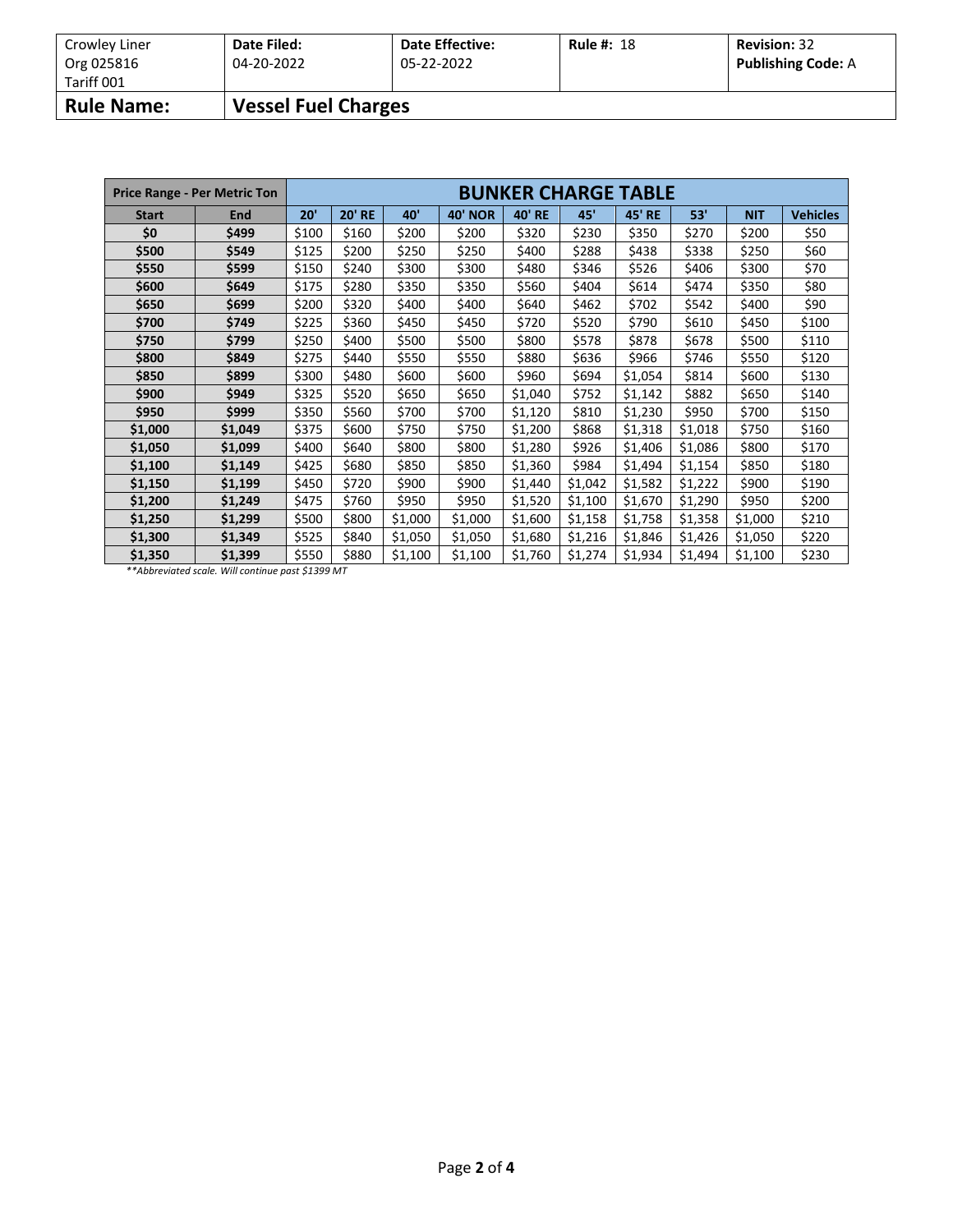| Crowley Liner            | Date Filed:                | <b>Date Effective:</b> | <b>Rule #: 18</b> | <b>Revision: 32</b>       |
|--------------------------|----------------------------|------------------------|-------------------|---------------------------|
| Org 025816<br>Tariff 001 | 04-20-2022                 | 05-22-2022             |                   | <b>Publishing Code: A</b> |
| <b>Rule Name:</b>        | <b>Vessel Fuel Charges</b> |                        |                   |                           |

### **Vessel Fuel Index (VFI)**

**All tariff and contract rates will be subject to a Vessel Fuel Index (VFI) charge as outlined below:**

- All shipments between U.S. and Latin America
- All shipments between U.S. and Caribbean Islands
- All shipments between Puerto Rico/USVI and Caribbean Islands
- All shipments between Puerto Rico/USVI and Latin America
- All shipments between non-U.S., non-Puerto Rico and non-USVI locations (Foreign-Foreign/Interport)
- All shipments to/from Cuba
- All shipments between Puerto Rico and Dominican Republic
- All shipments between Dominican Republic and USVI

|  | 20'Dry   20'RE   40'Dry   40'NOR   40'RE   45'Dry   45'RE     53'       NIT     VEH <sub> </sub>                                                                                         |  |  |  |
|--|------------------------------------------------------------------------------------------------------------------------------------------------------------------------------------------|--|--|--|
|  | $\frac{1}{2}$ 5700 $\frac{1}{2}$ 51,038 $\frac{1}{2}$ 51,400 $\frac{1}{2}$ 51,400 $\frac{1}{2}$ 51,604 $\frac{1}{2}$ 52,299 $\frac{1}{2}$ 51,884 $\frac{1}{2}$ 51,400 $\frac{1}{2}$ 5238 |  |  |  |

• *VFI applies to all trade lanes except for between the U.S. and Puerto Rico, which can be foun[d here.](https://www.crowley.com/logistics/resources/rates-tariffs/stb/#18-1-vessel-fuel-surcharge-between-the-continental-us-and-puerto-rico)*

|              | <b>Price Range - Per Metric Ton</b> | VESSEL FUEL INDEX TABLE |               |         |                |               |         |               |         |            |                 |
|--------------|-------------------------------------|-------------------------|---------------|---------|----------------|---------------|---------|---------------|---------|------------|-----------------|
| <b>Start</b> | End                                 | 20'                     | <b>20' RE</b> | 40'     | <b>40' NOR</b> | <b>40' RE</b> | 45'     | <b>45' RE</b> | 53'     | <b>NIT</b> | <b>Vehicles</b> |
| \$0          | \$499                               | \$325                   | \$438         | \$650   | \$650          | \$875         | \$734   | \$979         | \$864   | \$650      | \$88            |
| \$500        | \$549                               | \$350                   | \$478         | \$700   | \$700          | \$955         | \$792   | \$1,067       | \$932   | \$700      | \$98            |
| \$550        | \$599                               | \$375                   | \$518         | \$750   | \$750          | \$1,035       | \$850   | \$1,155       | \$1,000 | \$750      | \$108           |
| \$600        | \$649                               | \$400                   | \$558         | \$800   | \$800          | \$1,115       | \$908   | \$1,243       | \$1,068 | \$800      | \$118           |
| \$650        | \$699                               | \$425                   | \$598         | \$850   | \$850          | \$1,195       | \$966   | \$1,331       | \$1,136 | \$850      | \$128           |
| \$700        | \$749                               | \$450                   | \$638         | \$900   | \$900          | \$1,275       | \$1,024 | \$1,419       | \$1,204 | \$900      | \$138           |
| \$750        | \$799                               | \$475                   | \$678         | \$950   | \$950          | \$1,355       | \$1,082 | \$1,507       | \$1,272 | \$950      | \$148           |
| \$800        | \$849                               | \$500                   | \$718         | \$1,000 | \$1,000        | \$1,435       | \$1,140 | \$1,595       | \$1,340 | \$1,000    | \$158           |
| \$850        | \$899                               | \$525                   | \$758         | \$1,050 | \$1,050        | \$1,515       | \$1,198 | \$1,683       | \$1,408 | \$1,050    | \$168           |
| \$900        | \$949                               | \$550                   | \$798         | \$1,100 | \$1,100        | \$1,595       | \$1,256 | \$1,771       | \$1,476 | \$1,100    | \$178           |
| \$950        | \$999                               | \$575                   | \$838         | \$1,150 | \$1,150        | \$1,675       | \$1,314 | \$1,859       | \$1,544 | \$1,150    | \$188           |
| \$1,000      | \$1,049                             | \$600                   | \$878         | \$1,200 | \$1,200        | \$1,755       | \$1,372 | \$1,947       | \$1,612 | \$1,200    | \$198           |
| \$1,050      | \$1,099                             | \$625                   | \$918         | \$1,250 | \$1,250        | \$1,835       | \$1,430 | \$2,035       | \$1,680 | \$1,250    | \$208           |
| \$1,100      | \$1,149                             | \$650                   | \$958         | \$1,300 | \$1,300        | \$1,915       | \$1,488 | \$2,123       | \$1,748 | \$1,300    | \$218           |
| \$1,150      | \$1,199                             | \$675                   | \$998         | \$1,350 | \$1,350        | \$1,995       | \$1,546 | \$2,211       | \$1,816 | \$1,350    | \$228           |
| \$1,200      | \$1,249                             | \$700                   | \$1,038       | \$1,400 | \$1,400        | \$2,075       | \$1,604 | \$2,299       | \$1,884 | \$1,400    | \$238           |
| \$1,250      | \$1,299                             | \$725                   | \$1,078       | \$1,450 | \$1,450        | \$2,155       | \$1,662 | \$2,387       | \$1,952 | \$1,450    | \$248           |
| \$1,300      | \$1,349                             | \$750                   | \$1,118       | \$1,500 | \$1,500        | \$2,235       | \$1,720 | \$2,475       | \$2,020 | \$1,500    | \$258           |
| \$1,350      | \$1,399                             | \$775                   | \$1,158       | \$1,550 | \$1,550        | \$2,315       | \$1,778 | \$2,563       | \$2,088 | \$1,550    | \$268           |

*\*\*Abbreviated scale. Will continue past \$1399 MT*